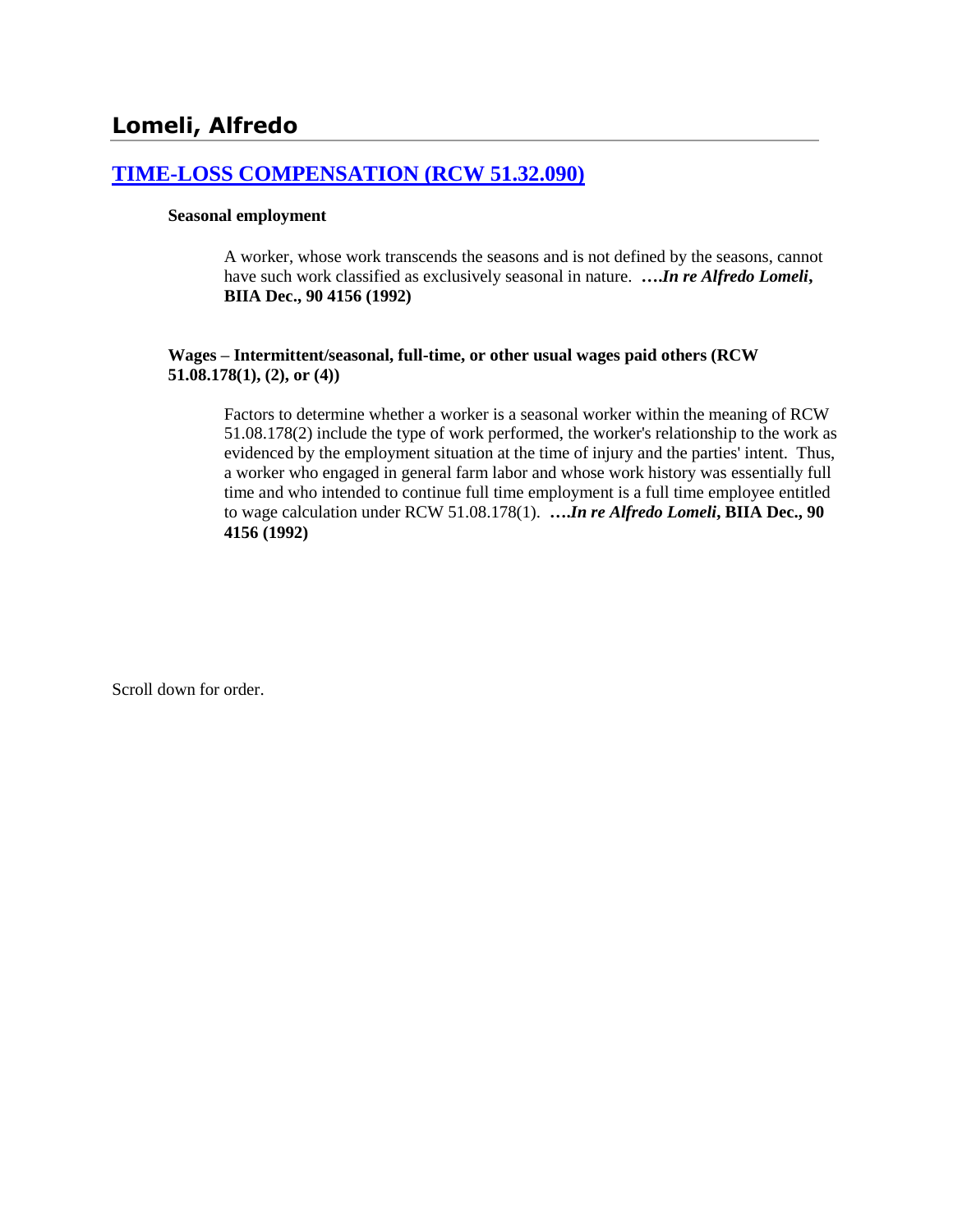## **BEFORE THE BOARD OF INDUSTRIAL INSURANCE APPEALS STATE OF WASHINGTON**

**)**

**IN RE: ALFREDO F. LOMELI ) DOCKET NO. 90 4156**

**CLAIM NO. K-541508 ) DECISION AND ORDER**

APPEARANCES:

Claimant, Alfredo F. Lomeli, by Jerry M. Makus, Attorney

Employer, Byerley Farms, Inc., by Richard Byerley, Owner

Department of Labor and Industries, by Office of the Attorney General, per Sharon Brown and Cameron Mitchell, Assistants, and Jane Downey, Paralegal

This is an appeal filed by the claimant, Alfredo F. Lomeli, on September 17, 1990 from an order of the Department of Labor and Industries dated September 6, 1990 which determined that the claimant's time-loss compensation was to be based on a gross average wage of \$1,837.26, and provided that the claimant was entitled to time-loss compensation for the period October 1, 1988 through June 29, 1990 in the amount of \$29,496.49, and further provided that the claimant had been paid time-loss compensation for the above period in the amount of \$29,027.88, leaving a balance due to the claimant for time-loss compensation for the above period in the amount of \$468.61. **REVERSED AND REMANDED**.

# **DECISION**

Pursuant to RCW 51.52.104 and RCW 51.52.106, this matter is before the Board for review and decision on a timely Petition for Review filed by the claimant to a Proposed Decision and Order issued on July 19, 1991, in which the order of the Department dated September 6, 1990 was reversed and the matter remanded to the Department with instructions to recompute claimant's time-loss compensation in accordance with the provisions of RCW 51.08.178(2) and (3).

The controversy in this matter regarding the computation of Mr. Lomeli's time-loss compensation benefits focuses on the 1988 amendments to RCW 51.08.178. (Laws of 1988, ch. 161, § 12, attached as Exhibit "A" to this Decision and Order). The 1988 amendments made several changes in the method for determining injured workers' monthly wages for purposes of RCW Title 51. Among other things, the statute, as amended, provides that for workers whose employment or relationship to employment is "essentially part-time or intermittent", or whose employment is

1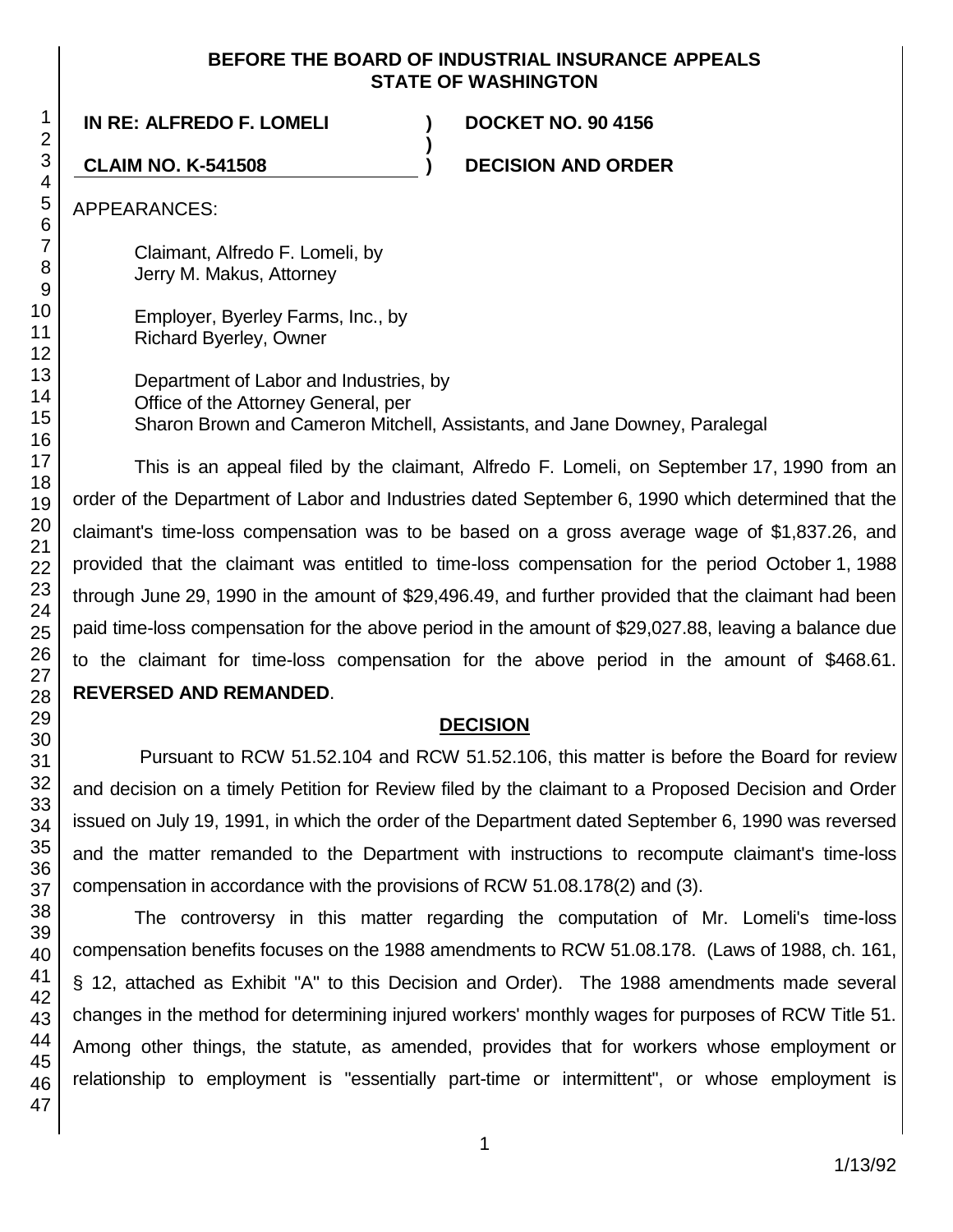"exclusively seasonal in nature", the monthly wage shall be determined by averaging the wages earned over any period of twelve successive calendar months preceding the injury, which "fairly represent the claimant's employment pattern."

The 1988 amendments provide a specific method for determining the monthly wage for seasonal, part-time or intermittent workers. We note that RCW 51.08.178(1), which precedes the 1988 amendments, historically as well as textually, also provides a method for computing a monthly wage for a worker who works one, two, three, four, five, six, or seven days per week. Thus, RCW 51.08.178(1) could arguably be used to determine the monthly wage of a part-time worker. However, we believe the legislature intended the 1988 amendments to provide the basis for determining the nature of the employment. The statute should be read so as to give effect to the purpose of the statute. Newschwander v. Board of Trustees of The Washington State Teachers Retirement System, 94 Wn.2d 701 (1980); Cramer v. Van Parys, 7 Wn. App. 584 (1972). Therefore, as we read the statute, we must first determine, pursuant to RCW 51.08.178(2) (the 1988 amendment), the nature of the worker's employment or his or her relationship to the employment. If the worker's employment or relationship to employment is essentially part-time or intermittent or the employment is exclusively seasonal, then the twelve-month averaging method as set forth in the statute is used to determine the monthly wage. On the other hand, if the worker is not within the scope of RCW 51.08.178(2) as a seasonal, part-time, or intermittent worker, then RCW 51.08.178(1) provides the method for computing the worker's monthly wage.

In the present case three different methods are presented and urged by the parties to compute Mr. Lomeli's monthly wage.

Mr. Lomeli believes RCW 51.08.178(1) applies, and his monthly wage should be computed based on the "wages the worker was receiving from all employment at the time of injury." Mr. Lomeli does not believe he is within the scope of RCW 51.08.178(2) in that he is neither a seasonal, part-time or intermittent worker.

The employer, Byerley Farms, believes the worker's monthly wage should be computed by use of RCW 51.08.178(2) (the 1988 amendment) and Mr. Lomeli should be determined to be either a seasonal, part-time, or intermittent worker. Thus, the employer believes the monthly wage should be calculated by the twelve-month averaging method set forth in RCW 51.08.178(2).

The Department of Labor and Industries urges the use of a method different from any method set forth in the statute. The Department believes it is correct to simply average the wages earned in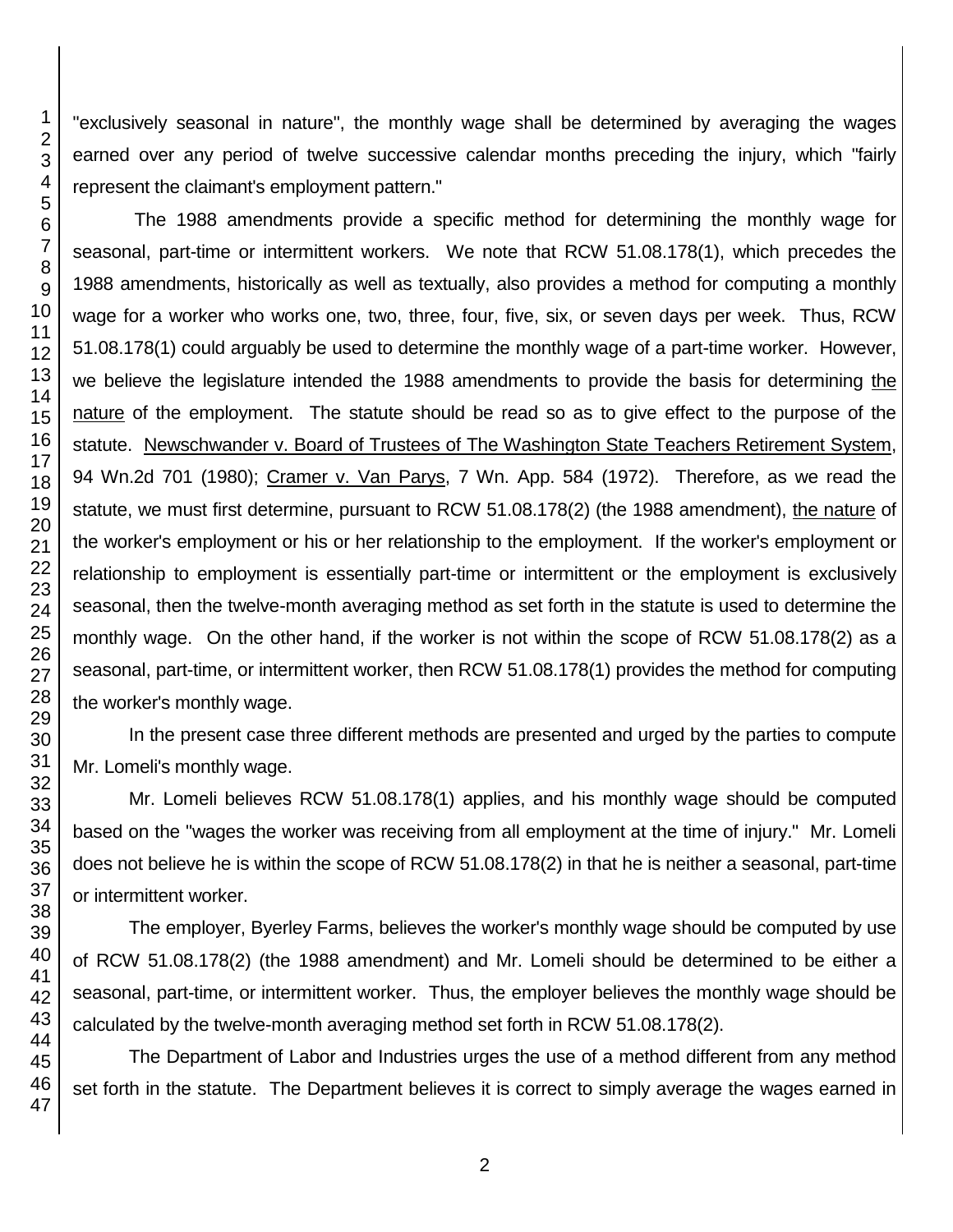the calendar year of the injury in order to determine the worker's monthly wage. Mr. Lomeli earned gross wages of \$16,535.30 in 1988. Since Mr. Lomeli was injured in September, the ninth month of 1988, and earned no wages in the remaining months of 1988, the Department divined that his gross wages for the year should be divided by nine, the number of the month in which he was injured. Using this odd reasoning, Mr. Lomeli's average monthly wage for 1988 equals \$1,837.26. This is the monthly wage set forth in the Department order dated September 6, 1990, which is the order under appeal. Although not abandoning this rather creative approach to calculating monthly wages, the Department also suggests to us that, perhaps, the statutory method could also be used to determine Mr. Lomeli's monthly wage for purposes of calculating his time-loss compensation under the Industrial Insurance Act!

The Department's method of averaging as used in Mr. Lomeli's case is without statutory authority and appears to circumvent the legislative directive, and therefore cannot be accepted. While the Department has been creative in its search for a method to determine the monthly wage of injured workers, its approach loses all persuasive weight when it chooses to ignore statutory directives, regarding the calculation of monthly wages. We have rejected previous attempts by the Department to circumvent statutory directives regarding calculation of monthly wages, and will also do so here. See In re Teresa M. Johnson, BIIA Dec., 85 3229 (1987), In re Rod E. Carew, BIIA Dec., 87 3313 (1989), In re Dennis G. Roberts, BIIA Dec., 88 0073 (1989), In re Jeanetta A. Stepp, BIIA Dec., 87 2734 (1989), and In re Ubaldo Antunez, BIIA Dec., 88 1852 (1989).

The legitimate question presented in this case, and the issue which is squarely before us, is whether Mr. Lomeli is as seasonal, part-time, or intermittent worker as those terms are used in RCW 51.08.178(2). If Mr. Lomeli is within the definition of those terms, then the statutory twelve-month averaging method must be used to determine his monthly wage. If, on the other hand, Mr. Lomeli is not a seasonal, part-time, or intermittent worker within the meaning of RCW 51.08.178(2), then the method as set forth in RCW 51.08.178(1) must be used to determine his monthly wage.

This case was presented on a stipulation of facts. Our determination of whether Mr. Lomeli's employment status is seasonal, part-time, or intermittent must be based on the facts submitted. The pertinent information we have gleaned from the stipulation of facts which we believe bears upon the determination of his status as a part-time, intermittent or seasonal worker is as follows:

1. Mr. Lomeli worked for the employer, Byerley Farms, from January 1983 through September 1988.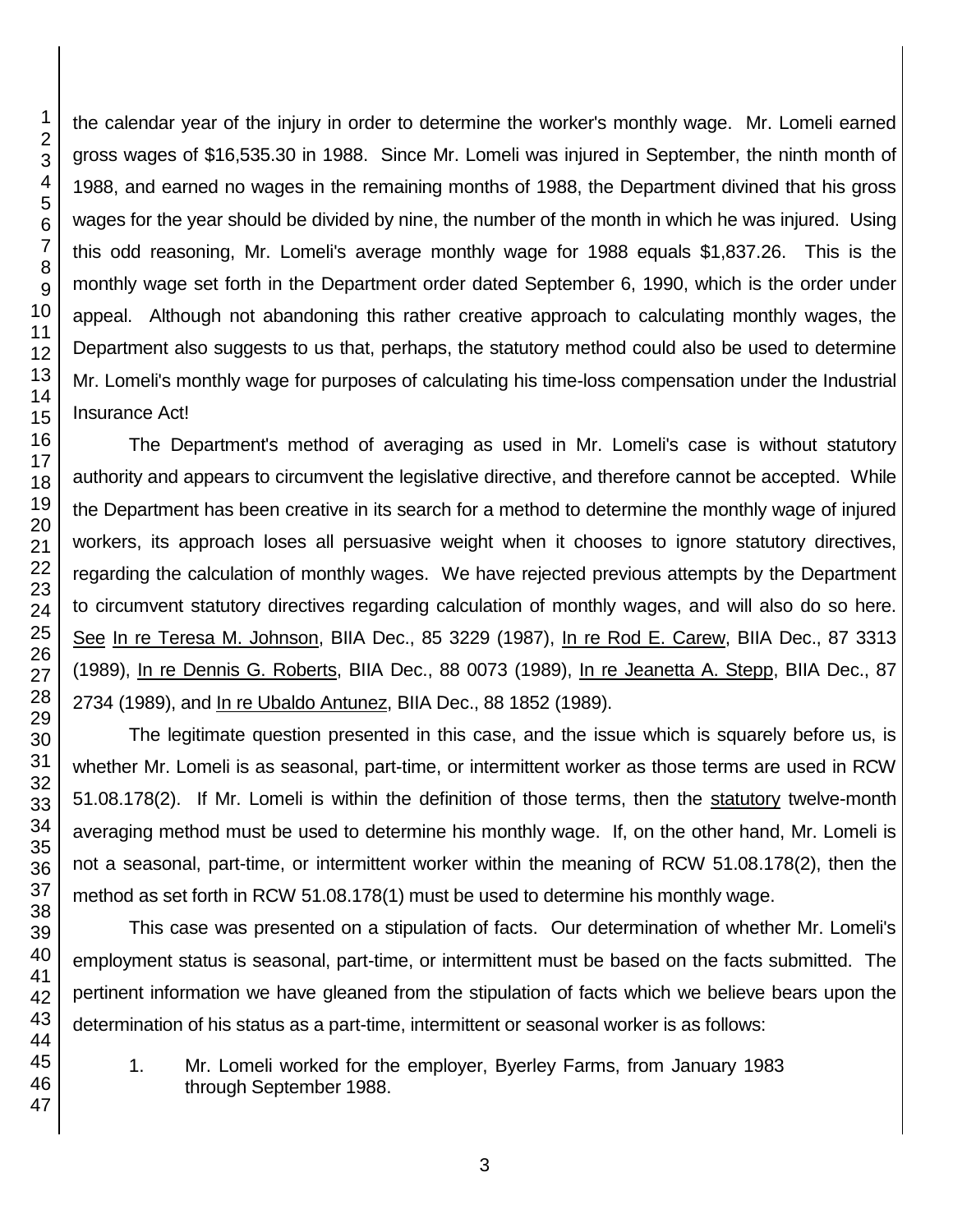- 1 2 3 4 5 6 7 8 9 10 11 12 13 14 15 16 17 18 19 20 21 22 23 24 25 26 27 28 29 30 31 32 33 34 35 36 37 38 39 40 41 42 43 44 45 46 47
- 2. For 1983 Mr. Lomeli worked from January to December.
- 3. For 1984 he worked from January to December.
- 4. For 1985 he worked March to November.
- 5. For 1986 he worked March to December.
- 6. For 1987 he worked March to November.
- 7. For 1988 he worked March 14, 1988 to September 30, 1988.
- 8. He was injured on September 30, 1988.
- 9. Mr. Lomeli was also paid a bonus as a part of his contracted employment. The bonus was in the sum of \$1,505.30 and was paid on September 30, 1988.

By reviewing the payroll records which are attached to the stipulation of facts filed by the parties, we have been able to determine the number of hours Mr. Lomeli worked for 1985, 1986, 1987, and 1988. For 1985 Mr. Lomeli worked at least 2,020 hours. For 1986 Mr. Lomeli worked at least 2,117 hours. For 1987 Mr. Lomeli worked at least 2,041 hours. For the 6 1/2 months that Mr. Lomeli worked in 1988 he worked 1,924 hours. The stipulation of facts also indicates that Mr. Lomeli worked 199 days in the 201-day period from March 14 to September 30, 1988, at an average of 9.6 hours per day. His hourly wage was \$7.50. Although not specifically set forth in the stipulation of facts, again, our careful review of the payroll records attached to the stipulated facts convinces us that Mr. Lomeli was working as a general farm laborer for Byerley Farms.

The proper analysis to be used to determine whether Mr. Lomeli was an exclusively seasonal worker or a worker who was essentially part-time or intermittent, requires that we look first to the type of work being performed, and secondly, the relationship of the worker to the employment.

In reviewing the facts presented in this record, we find that Mr. Lomeli was engaged in general farm laboring work. In fact, this record establishes that Mr. Lomeli had engaged in general farm laboring work in his first two years for this employer (1983 and 1984) for full twelve-month calendar years. Therefore we believe the type of work being performed by Mr. Lomeli was neither seasonal nor essentially part-time or intermittent by definition. Instead, we believe the type of work Mr. Lomeli performed, based in part upon his lengthy prior work history with this employer, was full-time, general farm laboring work. The nature of the work required by the employer was full-time employment. We next turn to Mr. Lomeli's relationship to this employment.

While the type of work in which a worker engages may be full-time, if the worker then establishes a relationship with that employment, which is either seasonal or essentially part-time or intermittent, then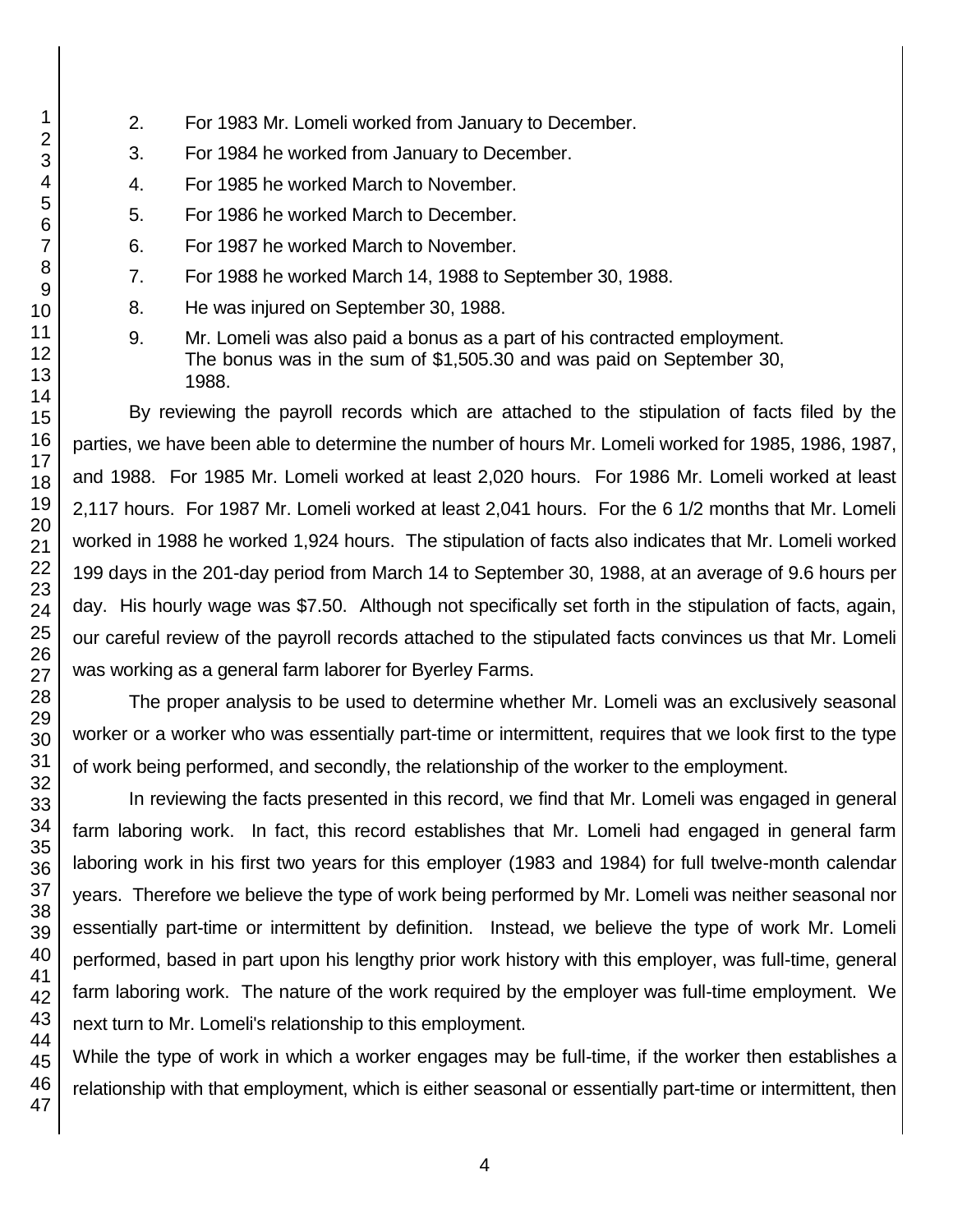RCW 51.08.178(2) mandates that the worker's wage be determined by the twelve-month averaging method. Again, based on the record presented to us, we can find no basis to support a finding that Mr. Lomeli has attached himself to his employment with Byerley Farms on a seasonal basis. We believe the term "seasonal", as used in RCW 51.08.178, must be meant to have its common meaning that is, work which is dependent on a season of the year. Black's Law Dictionary at 1212 (5th ed. 1979); Webster's Third New International Dictionary at 2049 (1986); State v. Roadhs, 71 Wn.2d 705 (1967). After 1984 Mr. Lomeli worked from March to November, or from March to December, for the years of 1985, 1986, and 1987, and appears to have been following that pattern for 1988, were it not for the industrial injury. Mr. Lomeli worked most, if not all, of three seasons of the year, spring, summer, and fall, and even worked a portion of the winter season. We believe a worker such as Mr. Lomeli, whose work is such that it transcends the seasons and is clearly not defined by the seasons, cannot have such work classified as "exclusively seasonal in nature."

Nor do we believe that this record establishes that Mr. Lomeli is essentially a part-time or intermittent worker. As we have indicated, there is nothing "essentially part-time" or "intermittent" about general farm laboring work. As previously noted, Mr. Lomeli was able to engage in that type of work, with this particular employer, on a full-time basis in 1983 and 1984. The question still to be answered is whether the periods of employment that Mr. Lomeli worked in 1985, 1986, 1987, and 1988, establish a full-time employment relationship or whether these periods reflect an "essentially part-time" or "intermittent" relationship to his employment.

We note that someone working a "standard" 40 hours a week for 52 weeks in a calendar year would work 2,080 hours. As previously indicated, Mr. Lomeli exceeded that figure for 1986 by working 2,117 hours. In 1985 Mr. Lomeli worked at least 2,020 hours, a mere 60 hours less than a worker working a "standard" 40 hours in 52 weeks. In 1987 Mr. Lomeli worked at least 2,041 hours, or 39 hours less than the "standard" 40 hours in 52 weeks. Furthermore, in just 6 1/2 months of 1988, his hours had reached 1,924, closely approaching the "standard" work hours for a full calendar year. Given the number of hours Mr. Lomeli worked in each year, the type of work he was performing, and his work history with this employer, we are not persuaded that the mere fact he did not work for approximately two to three months in mid-winter is sufficient to classify him as an "essentially parttime" or "intermittent" worker, as those terms are used in RCW 51.08.178(2).

We believe the facts in this record establish that Mr. Lomeli was a full-time worker employed in general farm laboring work for Byerley Farms. Therefore his monthly wage must be determined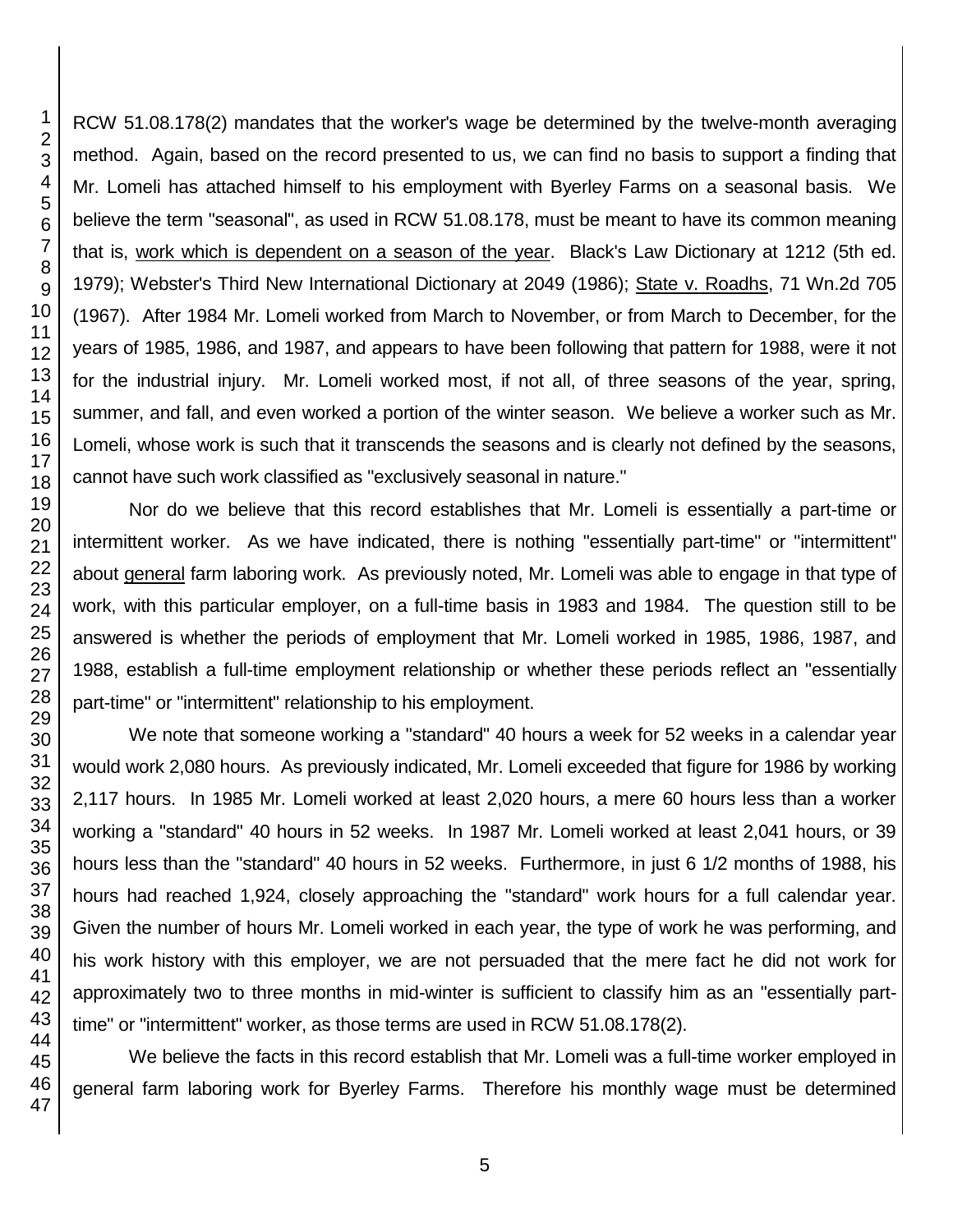pursuant to the provisions of RCW 51.08.178(1). Since he was working seven days a week, RCW 51.08.178(1) requires Mr. Lomeli's daily wage that he "was receiving at the time of the injury" be multiplied by 30 in order to arrive at the monthly wage.

Additionally, since the record indicates Mr. Lomeli received a bonus in the sum of \$1,505.30, RCW 51.08.178(3) requires that this bonus be divided by twelve and the resulting figure be included in his monthly wage.

In summary, in appeals involving application of RCW 51.08.178(2) we will look at both the nature of the employment and the workers' relationship to the employment in a combined test to determine the appropriate calculation of temporary total disability benefits (time-loss compensation). Neither inquiry alone will resolve a given set of facts, for it is possible that a worker could have an "essentially part-time" or "intermittent" relationship to a full-time position. Conversely, a worker could have a full-time relationship to an exclusively seasonal employment. In the present appeal it is clear that the employer may have had a varying need for Mr. Lomeli's services but that need was nonetheless full-time. Further, it was Mr. Lomeli's practice to be available to the employment to the extent the employer required. Thus, Mr. Lomeli's employment was full-time in nature and his relationship to the employment was likewise full-time.

The final issue raised by the parties deals with the Department's authority to demand recoupment of any time-loss compensation previously but erroneously paid to Mr. Lomeli. We are uncertain as to whether any overpayment for time-loss compensation will result, once the Department recalculates the monthly wage of the worker as required by RCW 51.08.178(1). However, it appears that both the Department and the claimant agree that in regard to any possible overpayment, the Department is precluded from making a claim for recoupment, pursuant to RCW 51.32.240, more than one year after the date any overpayment was made. We agree that this is the law.

After consideration of the Proposed Decision and Order and the Petition for Review filed thereto and a careful review of the entire record before us, we are persuaded that the Department order of September 6, 1990 is in error and that the order should be reversed and the matter remanded to the Department with instructions to compute the claimant, Alfredo F. Lomeli's monthly wage, pursuant to RCW 51.08.178(1) as a full-time worker, employed seven days a week.

## **FINDINGS OF FACT**

1. On October 14, 1988 an application for benefits was received alleging an industrial injury to the claimant on September 30, 1988. On October 11, 1989 the Department issued an order changing the rate of the time-loss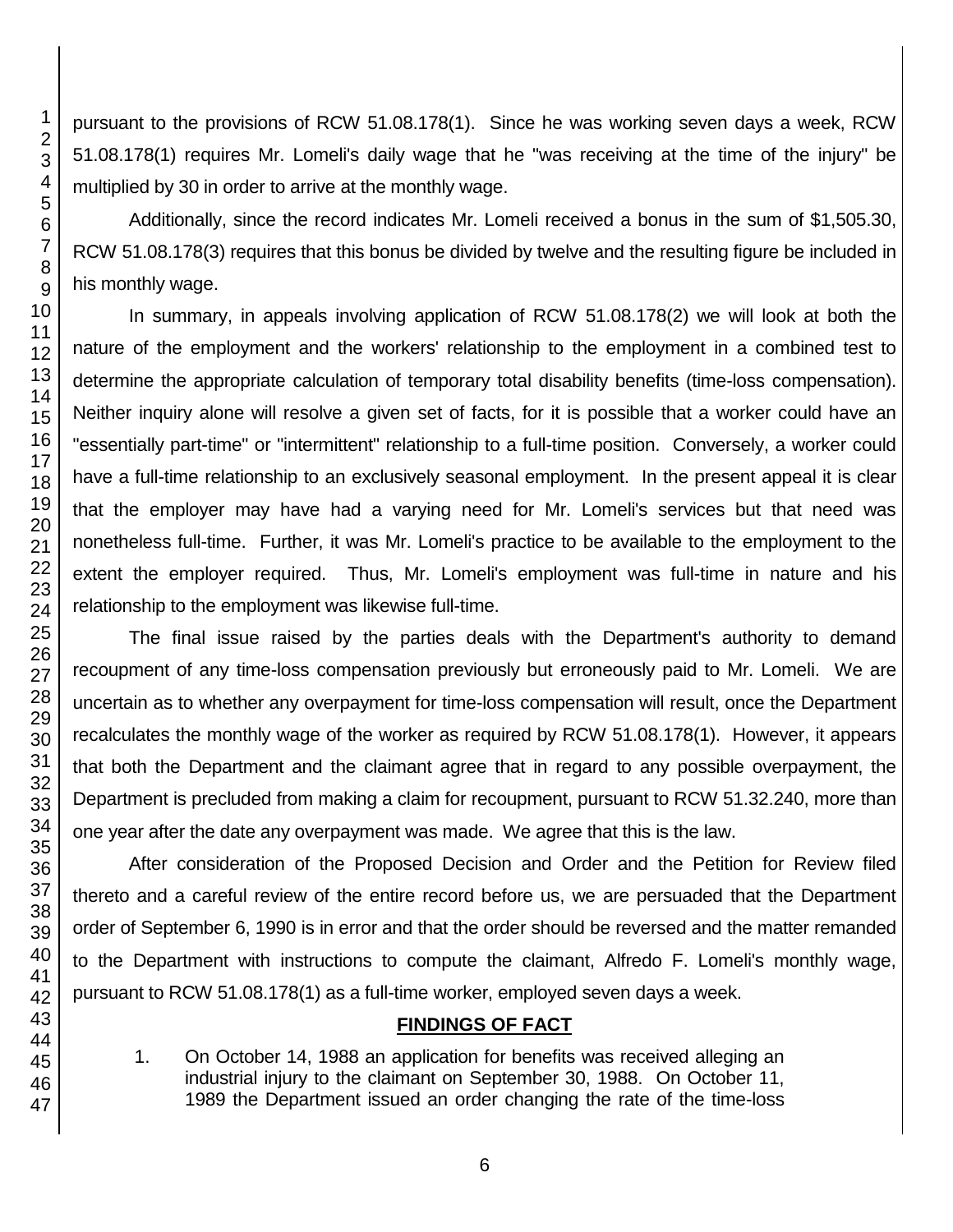compensation. On May 21, 1990 claimant filed a protest and request for reconsideration challenging the rate for time-loss compensation. On July 2, 1990 the Department issued an interlocutory order terminating time-loss compensation as of June 29, 1990 and on July 18, 1990 claimant filed a protest and request for reconsideration of that order.

On September 6, 1990 the Department issued an order determining claimant's average monthly wages at \$1,837.26. On September 17, 1990, the claimant filed a notice of appeal from the Department's order of September 6, 1990. On October 26, 1990, the Board issued an order granting the appeal, assigned Docket No. 90 4156 and directed further proceedings be held on the issues raised therein.

- 2. Claimant, Alfredo F. Lomeli, worked as a general farm worker for Byerley Farms, Inc., from January 1983 to September 30, 1988. For the years 1983 and 1984 claimant worked from January to December. For the years 1985, 1986, and 1987 claimant commenced working in March. Claimant worked until November in the years 1985 and 1987 and until December in the year 1986. In 1985 Mr. Lomeli worked 2,020 hours. In 1986 Mr. Lomeli worked 2,117 hours. In 1987 Mr. Lomeli worked 2,041 hours. In 1988 Mr. Lomeli worked from March 14, 1988 to September 30, 1988, and worked 1,924 hours in that period. At the time of his industrial injury Mr. Lomeli was working seven days a week at an average of 9.6 hours per day. Mr. Lomeli was paid \$7.50 an hour at the time of the injury.
- 3. Alfredo F. Lomeli was employed as a general farm worker for Byerley Farms. At the time of his industrial injury, Mr. Lomeli's employment was not exclusively seasonal and Mr. Lomeli worked full-time through at least three different seasons of the year during every year while he was employed with Byerley Farms. At the time of his industrial injury, Mr. Lomeli's relationship to his employment with Byerley Farms was neither seasonal nor essentially part-time or intermittent. Mr. Lomeli was essentially a full-time worker for Byerley Farms at the time of his industrial injury.
- 4. On September 30, 1988 claimant received a bonus in the amount of \$1,505.30 for the period of time January 1, 1988 through September 30, 1988 as part of his contract of hire. The amount of claimant's bonus depended on the profitability of the farm.

# **CONCLUSIONS OF LAW**

- 1. The Board of Industrial Insurance Appeals has jurisdiction over the parties and the subject matter to this appeal.
- 2. At the time of his industrial injury, the claimant, Alfredo F. Lomeli, was not a worker whose employment was exclusively seasonal in nature or whose current employment or relationship to employment was essentially parttime or intermittent as set forth in RCW 51.08.178(2). Therefore Mr. Lomeli's monthly wages shall not be computed pursuant to RCW 51.08.178(2). Mr. Lomeli's monthly wages shall be determined by

1